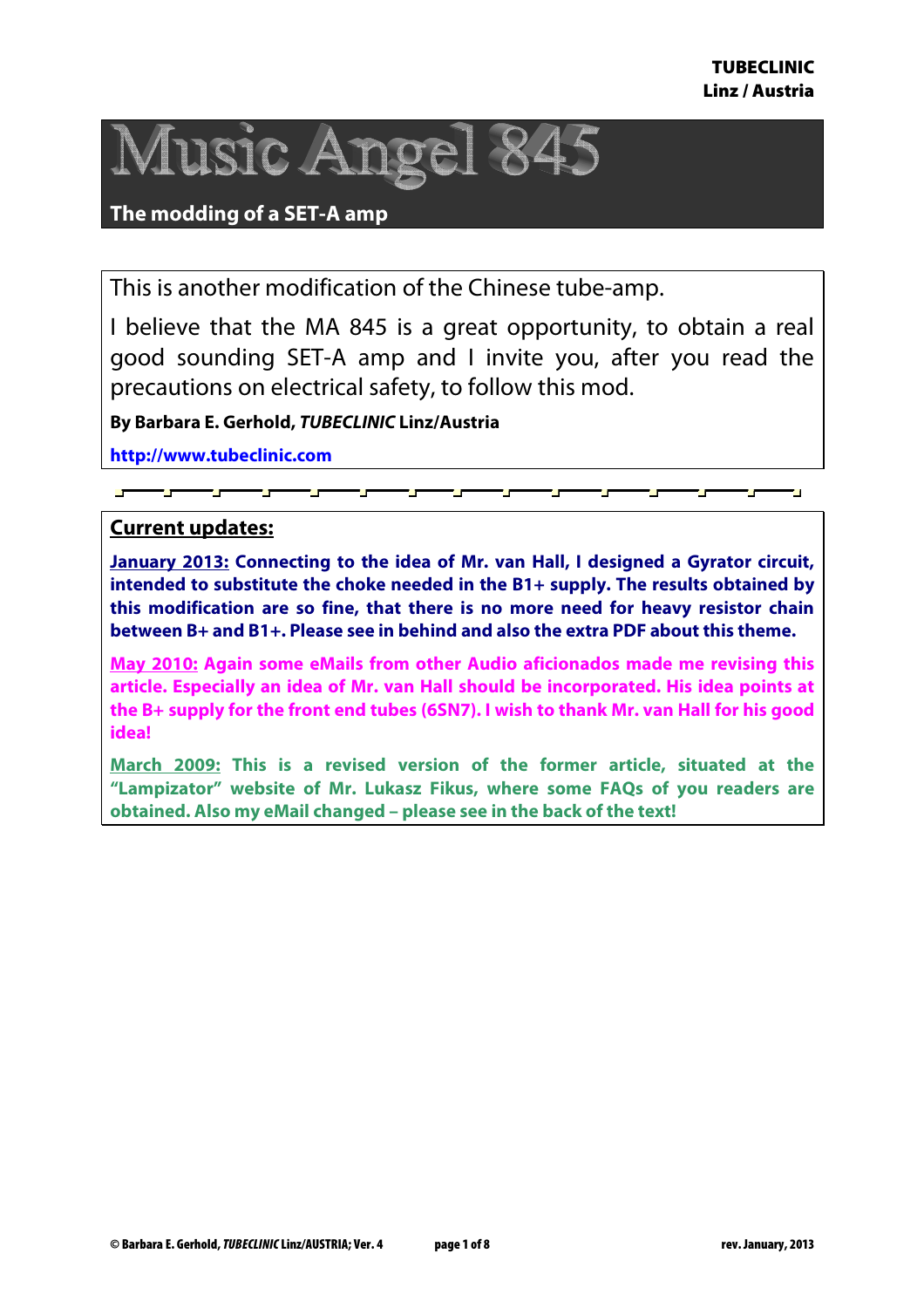#### **Please read the precautions on electrical safety**

#### **(printed in RED in the behind of this text)**

# **in the entire first!**

Please also **be aware**, that:

- On your workbench you have a tube amp with nearly 1000V supply voltage! This voltage is more than dangerous for life!
- Supply caps will store lethal energy for more than fifteen minutes!
- You have not got so much room in the housing to apply the needed parts mentioned in this text - so you have to plan the mod carefully!
- You should be skilled in doing tube amp work. This project is strictly no thing for beginners!
- I shall accept no liability whatsoever implied or not implied resulting from usage of this modification!

If only one of the above points says **NO**, please do not try and let the rework do a person you rely to and who has the skill and ability to do it!

At my website you can find a schematic of the final modification (V4.3a). Pls. download it and print it before starting to think about any modifications!

Please have a look at it first. I also recommend to change the B1+ supply, according to this latest review (Ver. 3), as well as to change the connection of the heaters of tubes V1 and V2 according the above mentioned schematic V4.3a.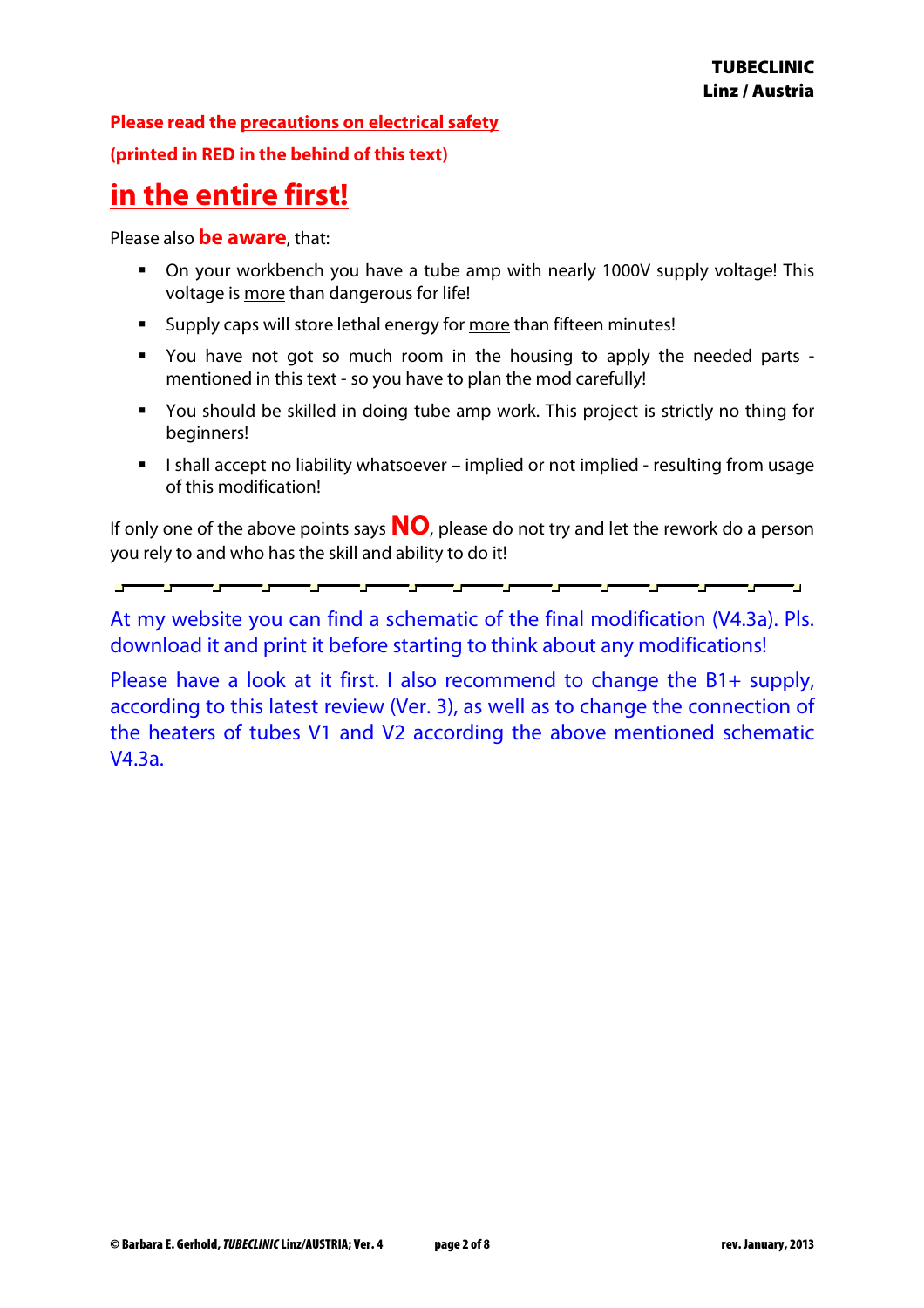### **Now some explaining words on the HOW and WHY:**

# **Soundstage:**

I tried the version of the SRPP input stage using both 6SL7GT and 6SN7GT and found out, that I could not find a totally stable operation with this connection. At least after some hours, the operating point always settled to another value.

Sound was also not according to my opinion. It was clear but not really musical, no blooming and sparkling at all.

#### **So I changed to a series connection of V1 using a 6SN7GT.**

All four pre-tubes in my mod are new 6SN7GT from Sovtek. They have a grand sound with much detail - very, very better than the original Chinese tubes - although they need some more time for breaking-in.

#### Note – be aware:

I made not so good experiences with NOS tubes from the fifties!!! All these tubes showed rather microphonic behavior and seamed not to be "that new". Some of them - bought via ebay USA - definitely not were new!

Today there are no (really new) NOS 845 tubes on the market, so stay away from fakes and burnt-out items. In this case, the Chinese "Shuguang" brand is the best I could get.

If you already own NOS 845 tubes (like a reader "from the wireless division" wrote) they could be a big improvement.

**Pls. note:** This configuration is not suited for the Metal Plate 845 tube, having only 70W of power. It is only suited only for the standard 100W version of the 845.

### **The advantages of the series connection are:**

- Heater induced hum is cancelled out because both stages operate exactly the same way and they are phase inverted.
- **There are no heater problems with the upper tube half of the SRPP (heater to** cathode voltage in a 6SN7GT must be <200VDC).
- The series connection shows no cancelation of even order harmonics (esp.  $k_2$ ), other than in the SRPP. So the sound will stay pure and sweet as well.

The sound of the series connection is full of details, very colorful and the operating point is absolutely stable (at least for the last months). I put current-feedback (CFB) resistors (2k7) into the ground wires for to lower the total amplification factor of both V1.1 and V1.2. This makes also the sound more accurate and much better 3D-imaging, thus not touching the typical SET sound performance!! You could experiment in the range of 1k5 to 3k3, depending on the input sensitivity you wanted to realize.

Driver tube V2 (6SN7GT) is connected with both systems in parallel, as a hard-coupled cathode-follower directly to the anode of V1.2. This understands, it is only matching the impedance to very low levels. This circuitry cannot do anything good or bad to the sound, it changes only output impedance as seen by the 845. All the signal amplification is done by V1.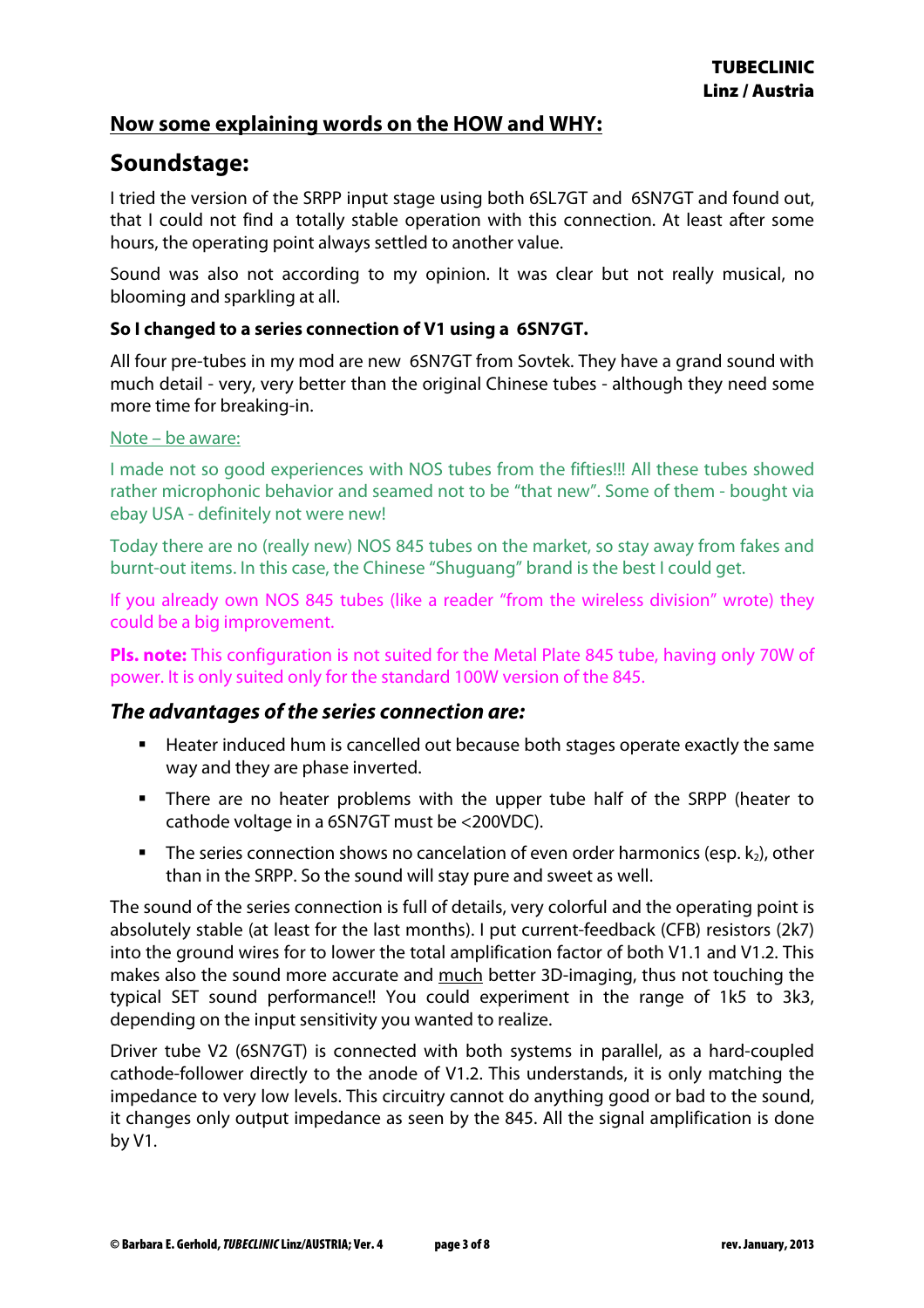# **Idling currents and operating points:**

V1.1 and V1.2 are idling at exactly the same 3.55mA.

V2 is idling at about 10.5mA.

V2 shows a maximum undistorted sine wave output swing of about 100Vrms (280Vpp). More than you need for the 845 to fire its grid!

# **BIAS circuitry:**

I changed the BIAS resistor at the grid of the 845 tube from former 2 x 68k/0.5W-coal in series to a 220k/2W-metal film to get a better noise figure.

Note: Some readers sent me eMails, considering this value: 150k/2W - metal film might give a bit brighter sound. I did not try until now, but you could try by yourself.

# **Components:**

I put out all 0.5W/5%-coal resistors and substituted them by 0.6W/1%-metal film (VISHAY). The 2W/1%-metal film resistors are also from VISHAY. 10W and 5W resistors are wire wound (DALE) and selected to achieve reliable and stable operating points.

I also found out, that 0.47µF/500VDC WIMA MKP capacitors ahead V1.1 and V1.2 have the best sounding capabilities I could get. You could use other caps of good quality too, but then you had to experiment on your own. MKP-X2 of 275VAC have a real good reputation too, mostly being better than special types recommended for Audio!

Maybe some further improvement could be made by paralleling some mica-caps … I don't really know by now, but maybe I shall try later on.

The coupling capacitor ahead the grid of V3 (845) is at its best as a mix of 3 pieces (all in parallel):

- 1 x 0.47µF/275VAC/2000VDC X2 Siemens or similar (a RFI product, optimized for AC)
- 1 x 0.33µF/1000VDC PME RIFA (Swedish product; was originally in, sounds fine, but is too small)
- 1 x 0.22µF/1250VDC FKP WIMA (a pulse-current proof version of MKP).

I received many questions about this cap-mix:

It is composed in a way that the benefits of each type are brought together to make one ideal sounding cap. Please do not change this mix! Brands are not so important, but keep the types and values and always use good make! I suggested WIMA in some places, because they are the Real McCoy - caps in Europe at an affordable price.

I used the 0.22µF/1250VDC FKP WIMA also as decoupling caps for all DC-supply voltages in parallel to the electrolytic caps. They improve micro dynamics in sound a lot!

The sound is also improved (but only a bit!) by the 1k/0.6W-metalfilm resistors in front of each triode grid. It makes the sound a bit more sparkling. Solder them as close as possible to the lugs of the tube-sockets!

ng manang pangangguna pang pang

**Service** 

<u>an an a</u>

<u>a mate</u>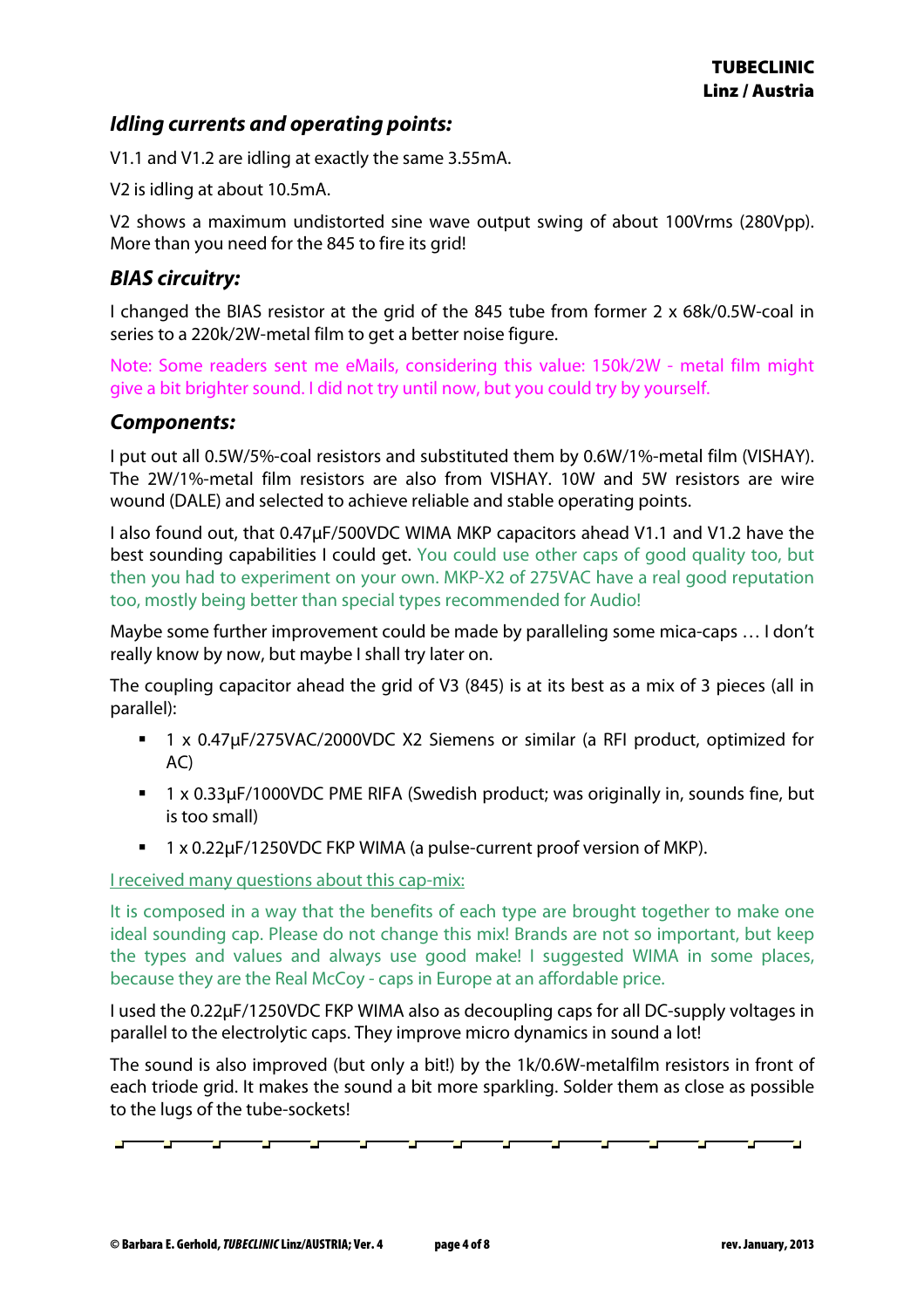# **The DC supply board:**

A separate supply B1+ (420VDC) for the input and driver stage was omitted in my amp in the delivered condition. This supply was originally gathered from the B+ rail (920VDC) and was lowered via 3 pieces of 33k/2W resistors in series. They would have smoked away, if I left them in their place! My total idle current in the pre-stages is around 18mA per channel, so I settled to the above mentioned ( $\rightarrow$  components) wire wounds. I used {15k/10W + 10k/10W + 3k3/5W} to lower the 920V to about 430V.

#### **Ver. 2 - NOTE:**

Last eMail-responds say that in the moment MA845 are delivered, which again have a separated B1+ supply. In this case you should use this separate supply instead of a resistor chain!!!

#### **AGAIN – Ver. 3 - NOTE:**

Mr. van Hall pointed out, that the B1+ supply could also be gathered from the center point of the B+ voltage-doublers supply (point between the two caps 120 $\mu$ F/475V in series  $\Rightarrow$ half voltage of  $B+ \implies +460VDC$ ).

The try-out showed that this connection works well. During turn-on you might attend some rumbling, but really soon it will show a stable operation. A series resistor from this point to the original B1+ point is necessary. In my case it was a value of 1k8/5W. You should keep the value of B1+ as close as possible to +430VDC. Maybe some other value is suitable within your amp, so you had to try by your own. Also the ripple increases by this connection. If it shows too big for your ears, you also might insert a small choke.

Another essential requirement will be that you switch the choke of the B+ supply from the negative (grounded) path to the positive (hot) path of the supply. In my case this was not difficult, but please -> have a look at your amp before making changes! Take a measurement of the leakage resistance of both wires of the choke against iron core and mounting bracket before switching on. If there is any leakage, it will mean a short against ground!

The reason for this adoption is, to omit the real heavy power resistor chain for lowering B+ (920VDC) to B1+ (+430VDC). This is a big improvement from a view of energy saving, but I had to say, that the Audio performance was not increased. Only the heat from the resistors stayed away. Because hum increased, I kept with the former configuration; anyhow … My horn-speakers have a sensitivity of 108dB SPL, so any additional hum is no good.

A separate schematic is attached to this chapter, showing the modded Ver. 3-power supply.

#### **Ver. 4 - NOTE:**

**I wanted to improve the hum situation beyond the otherwise splendid idea of Mr. van Hall, and so I designed a dual Gyrator stage, which is intended to substitute the choke in the above mentioned schematic. The results are much better than from using an iron choke. So I wanted to encourage you to have a look at a separate article I wrote about this theme. You can find it here at my website.** 

- 100 -2000 — **—** — **—** <u>— 11 — 1</u> — **—** — **—** — **—** <u>an an a</u> <u>an an a</u>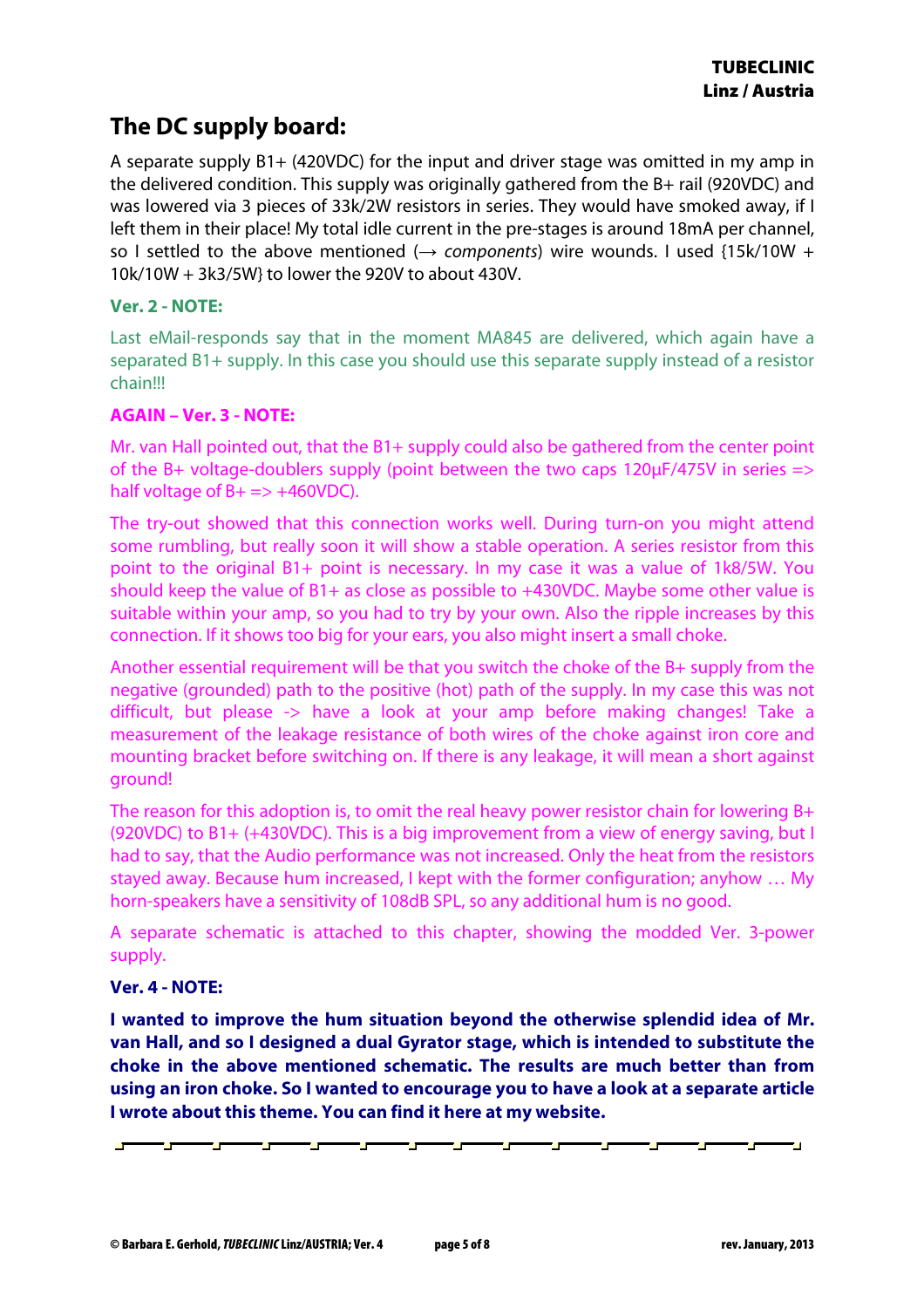Please note, that all these schematics only show the situation in my special amp. There are many variations of this amp in the marketplace, so you should thoroughly check your own situation before changing any connections!

▅<u>▅<sup>▃▁▁▃</sup>▅<sup>▁▁▁▁</sup>▅▔▔▔▅▅<sup>▁▁▁</sup>▅▔▔▔▔▅</u>  $\overline{\phantom{a}}$ 

#### Precautions on electrical safety:

- 1. As you can easily figure out, these above mentioned three wire wound resistors show a heater power of about 9W per channel! In my amp, I had to distance the bottom steel-sheet 10mm (4/10") from the enclosure,
	- to get enough cooling air into the enclosure and
	- because the distance between B+ (920VDC) on the supply PCB and the enclosure was too small.
- 2. Worst of all, the enclosure of the amp had no earth wire connection in the delivered condition! This had to be repaired in the entire first! Be aware – B+ is nearly 1000VDC!!!
- 3. Please have a look at the punched holes in the bottom steel-sheet. There are maybe some splints left in the holes (my amp had them!) that could make a short from ground/earth to supply voltage!
- 4. Please have a look at the 4 diodes of both of the B+ supplies, before switching-on the amp!!!
- 5. When I switched on the amp for the first time, a diode of the voltage-doublers (for B+) smoked away, taking the lower electrolytic cap (150µF/450V) with it.
- 6. I changed all 4 diodes from 1N4007 (1A/1000V !!!) to UF5408 (4A, 1000V) and reset all 4 caps to 120µF/475V.
- 7. You could also use diodes 1N5408 (4A/1000V) instead of UF5408.

▃<sub>▆</sub>▃▁▃<sub>▆</sub>▃▁▃<sub>▆</sub>▃▁▃<sub>▆</sub>▃▁▃<sub>▆</sub>▃▁▃<sub>▆</sub>▃▁▃<sub>▆</sub>▃▁▃<sub>▆</sub>▃▁▃<sub>▆</sub>▃▁▃<sub>▆</sub>▃▁▁<sub>▆</sub>▃▁

# **After all mods:**

- Input sensitivity is now about 1,5Vrms (+6dBm) for full output. I put out the selector switch and the volume pot, because I am using the Angel only as a power amp behind a preamp of my own construction.
- Hum and noise are no matter at all, even connected to my horn-speakers of 108dB SPL (1W, 1m) sensitivity.

### **Three listening tips:**

 You should always use high sensitivity speakers (e.g. horn speakers) when playing music through sophisticated SETs. Only such speakers are able of performing all the dynamics and details, coming from your vinyl. Speakers of more than 95dB SPL are fine - the more the better! The more the sensitivity is, the better will be the resolution – or - be the ability, to make sound from the tiniest signal parts! This amp is not well suited for small speaker boxes with low sensitivity and therefore low resolution! You then should use an amp with higher wattage!

<u> Tarihin San</u>

— r

÷.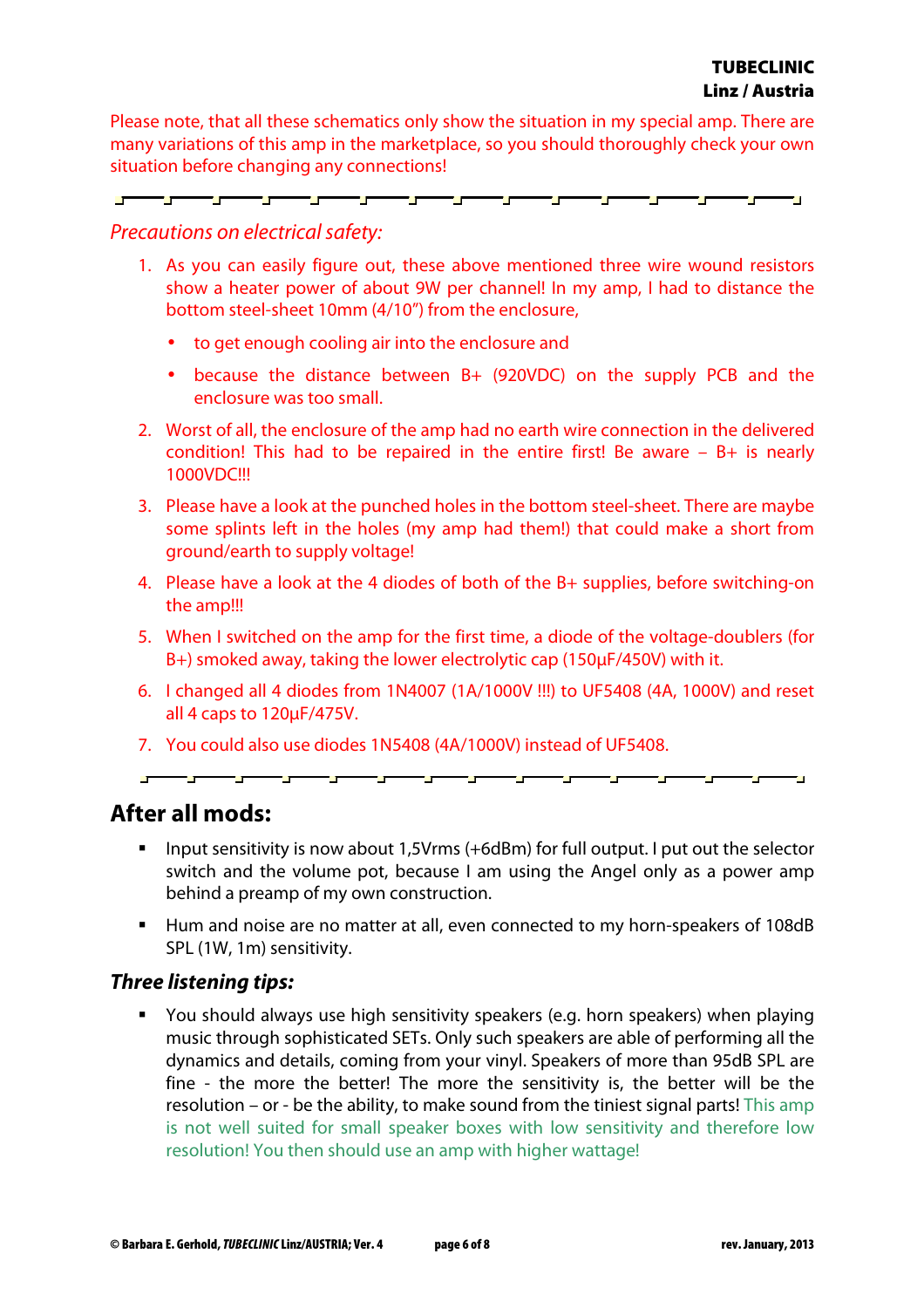- You should always compare your listening at home to life performances, played by acoustic instruments, you already heard and remember well. This is the only way to improve your music gear.
- CDs do not have such a rich and defined sound, compared to what a SET (connected to a horn-speaker) is able to bring out, so please always use vinyl, when checking-out gear performance!

### **What was the sound before modding:**

- The sound was already clear but had lack of details. Bass was strong, cloudy and somewhat too booming. Female voices and brass had a nasal touch and were not so real right, anyhow.
- Dynamics were huge, but not realistic for my ears. All seamed to be too big, compared to a similar live performance.
- I had the feeling, that the sound was harsh in some places, especially when listening to jazz recordings of smaller bands.
- All in all, it seemed to me, the electronics did not have so much control of the sound.

# **My view of the new sound after modding:**

- The sound is really very bright, clear and full of details. It is also very colorful, especially in view of female voices, brass, woodwinds and string arrangements. Grand pianos show their characteristically sound, you can easily distinguish the several brands.
- The bass section is powerful and undistorted that means you can follow bass lines with ease. The big bass tone in the beginning of Richard Strauss's "Also sprach Zarathustra" stands markedly in the room. Bass drums come with a mighty kick (for example try Charly Antolini's "Knock out" from the Jeton direct cut LP).
- The imaging is outstanding, after I put in the above mentioned current-feedback resistors to the first and second stage (V1.1 and V1.2). Brass sections can be easily divided into the several playing instruments and also choirs can be heard as each voices instead the sum of them (for example try a good US-made Big-Band recording of the late sixties).
- I did not make use of any capacitive paralleling of cathode resistors, because I feel, that it makes the sound somewhat cloudy and dull in the bass and lower midrange (maybe an immeasurable phase-distortion problem or a problem with settling time of big electrolytic caps in general).

I hope this description of my mod is something helpful to you - and – please ignore my bad English …

-2000

المستور

<u> - 1999 - 1999 - 1999 - 1999 - 1999 - 1999 - 1999 - 1999 - 1999 - 1999 - 1999 - 1999 - 1999 - 1999 - 1999 - 1</u>

المسرود

<u>ar a</u>

If you have further questions, please give me a return:

Mailto: support@tubeclinic.com.

Ver. 2: Notes and additions to the former article (Ver. 1) were marked green!

 $\mathbf{r}$ 

a po

Ver. 3: Notes and additions to the former articles (Ver. 1, Ver. 2) were marked violet!